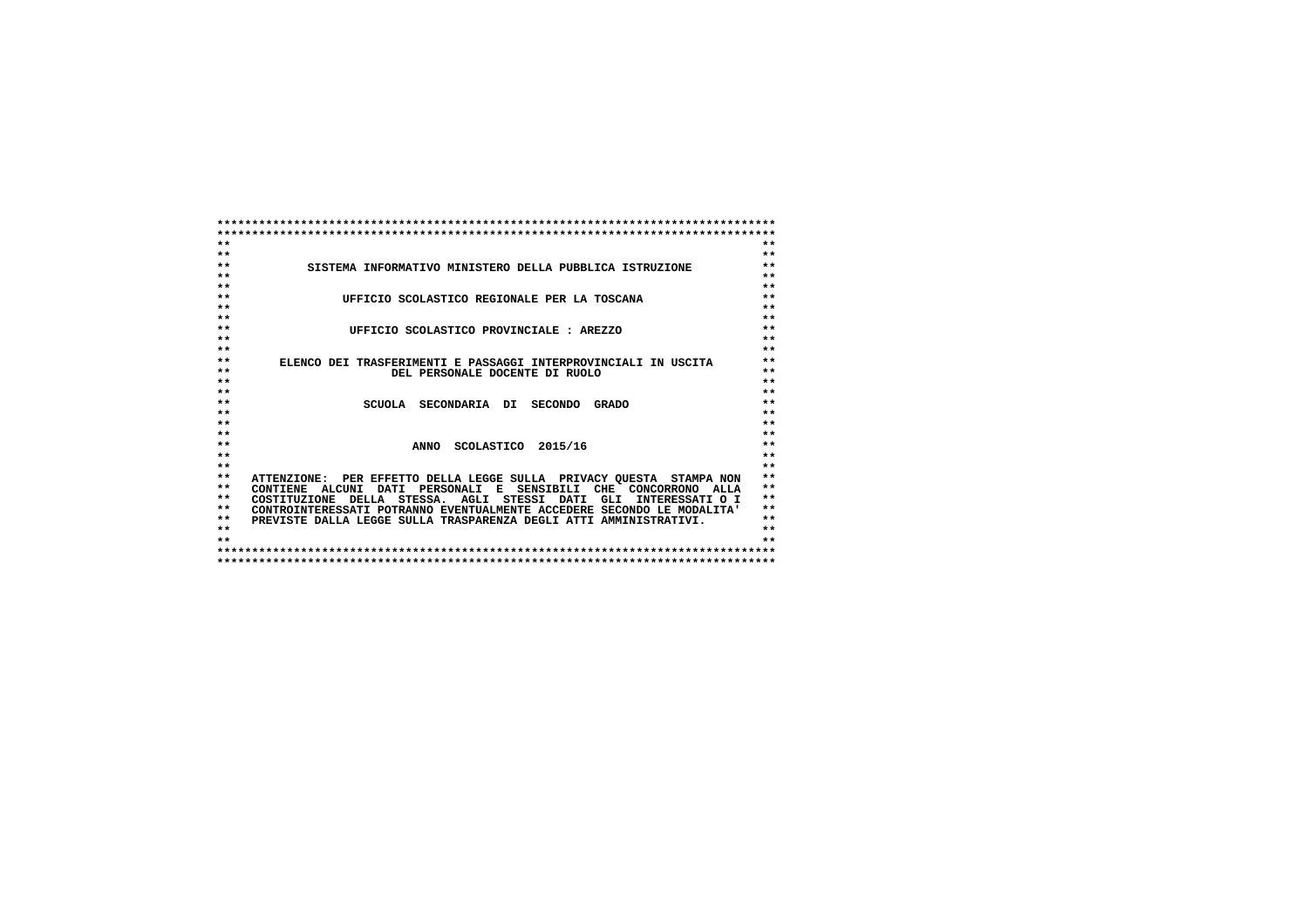**\*\*\* CLASSE DI CONCORSO : 16/A - COSTRUZ.,TECNOL. DELLE COSTRUZ. E DIS.TEC.**

 **\*\*\*\* TRASFERIMENTI TRA PROVINCE DIVERSE**

- **1. ANGELONI FABRIZIO . . . . . . . . . . . . . . . . . . . 25/ 9/65 (EE) DA ARSS000DT1- DOTAZIONE ORGANICA DI SOSTEGNO A PGSS000DP1- DOTAZIONE ORGANICA DI SOSTEGNO**
	-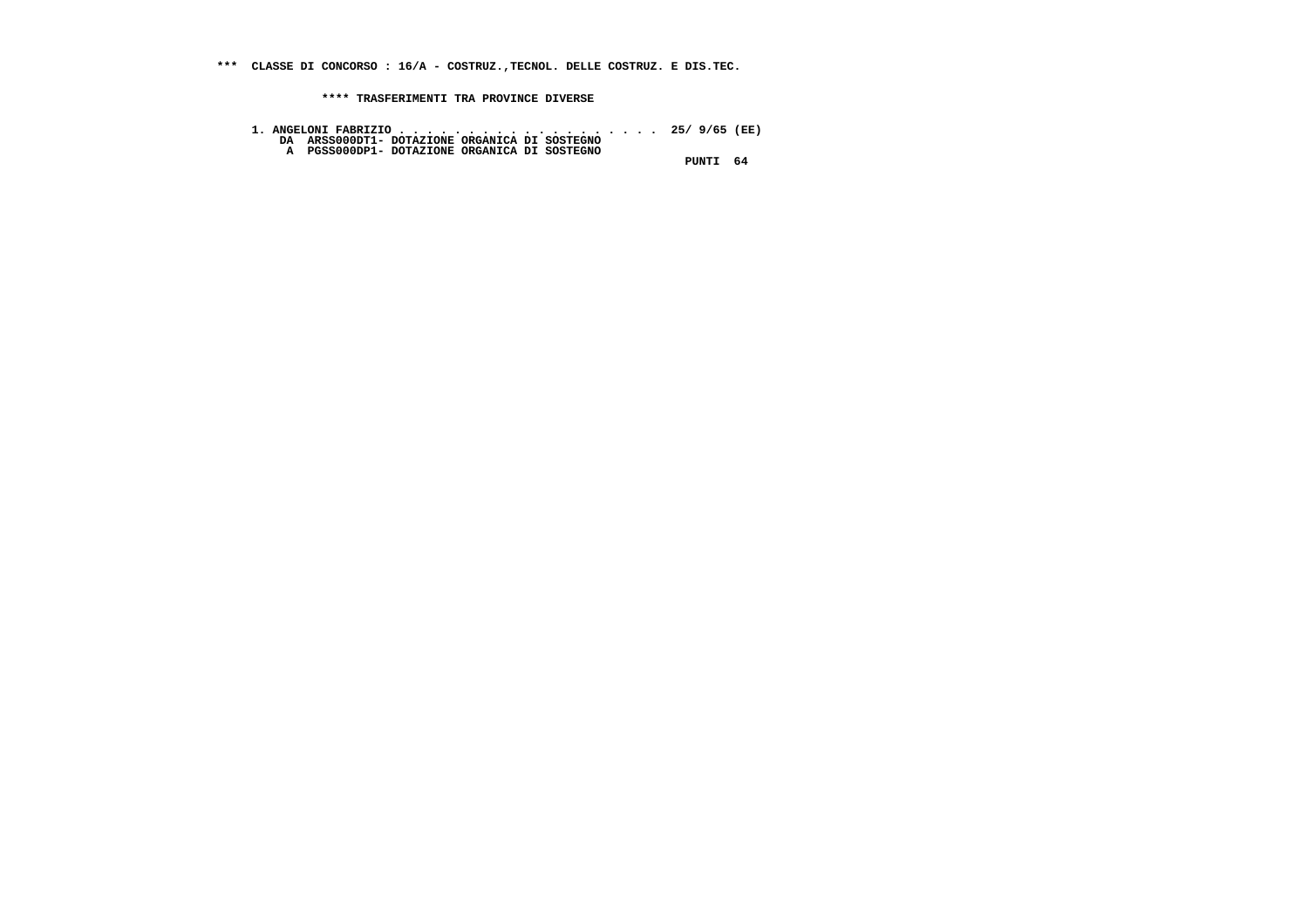**1. SILVESTRE PASQUA . . . . . . . . . . . . . . . . . . . 4/ 6/65 (NA) DA ARSS000DT1- DOTAZIONE ORGANICA DI SOSTEGNO A CBSS000DZ1- DOTAZIONE ORGANICA DI SOSTEGNO**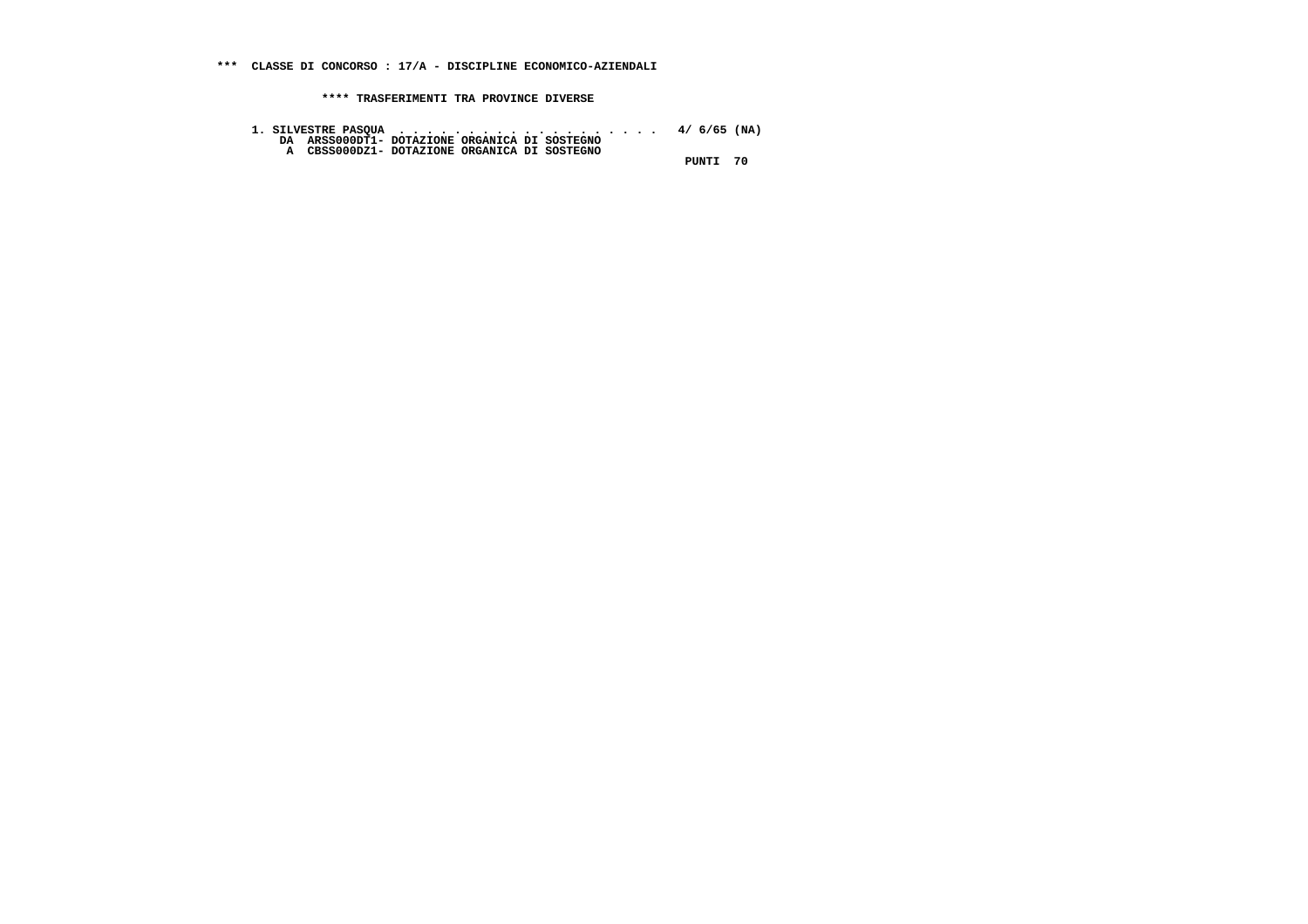| DA ARSS000DT1- DOTAZIONE ORGANICA DI SOSTEGNO<br>A PASS000DY1- DOTAZIONE ORGANICA DI SOSTEGNO                                           | 5/10/68 (PA) |
|-----------------------------------------------------------------------------------------------------------------------------------------|--------------|
|                                                                                                                                         | PUNTI 100    |
| 2. DI DONATO VALENTINA 24/ $5/72$ (NA)<br>DA ARSS000DT1- DOTAZIONE ORGANICA DI SOSTEGNO<br>A RMSS000DI1- DOTAZIONE ORGANICA DI SOSTEGNO |              |
|                                                                                                                                         | PUNTI 76     |
| 3. PALMA MARGHERITA 14/ 6/65 (CE)<br>DA ARRIO0701G-MARGARITONE (AREZZO)<br>A LTSS000DR1- DOTAZIONE ORGANICA DI SOSTEGNO                 |              |
|                                                                                                                                         | PUNTI 101    |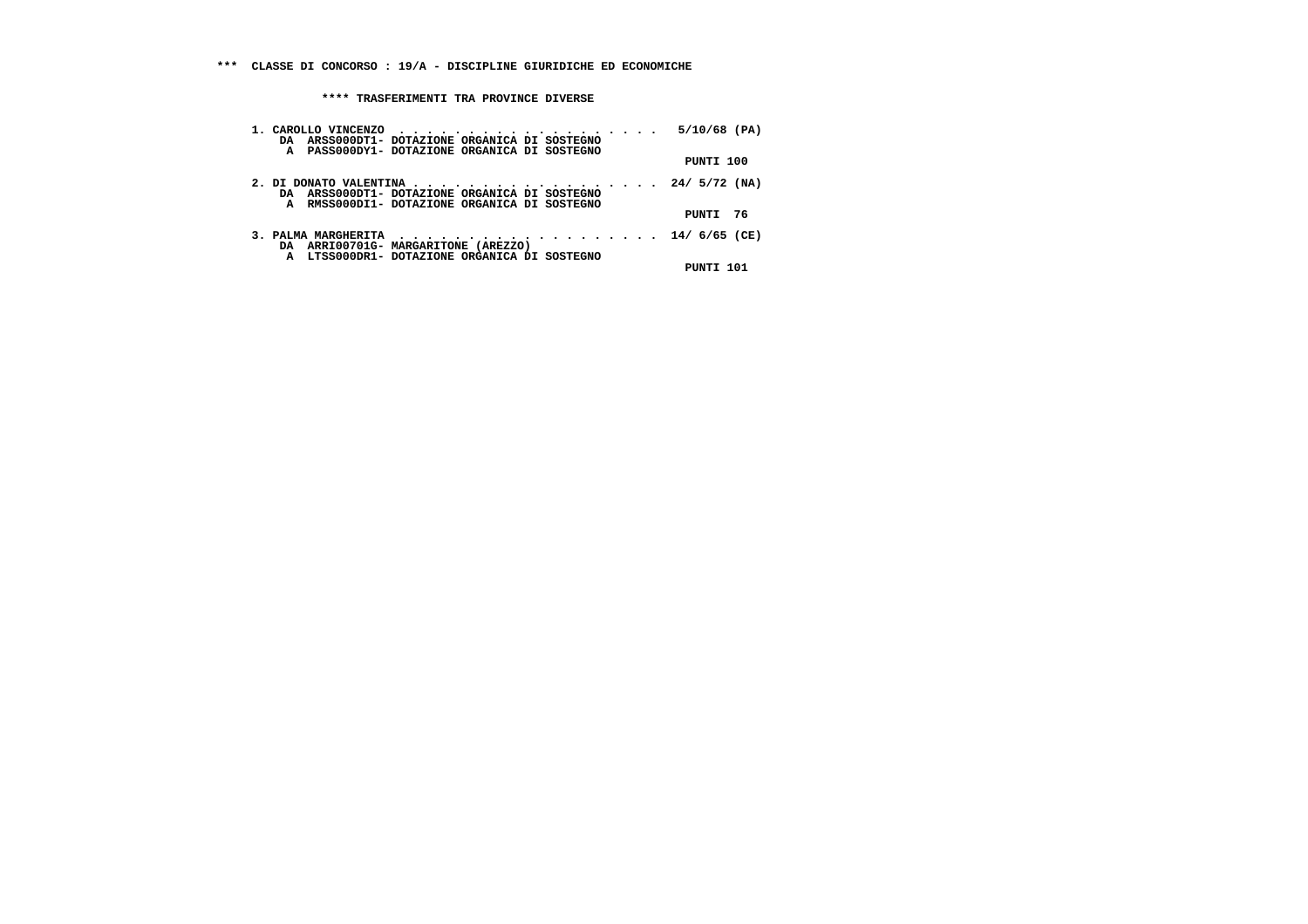**1. FORTUNA ALESSANDRO . . . . . . . . . . . . . . . . . . 28/ 8/61 (FI) DA ARRI00801B- G. MARCONI (SAN GIOVANNI VALDARNO) A FITF010003- ANTONIO MEUCCI (FIRENZE) PUNTI 167**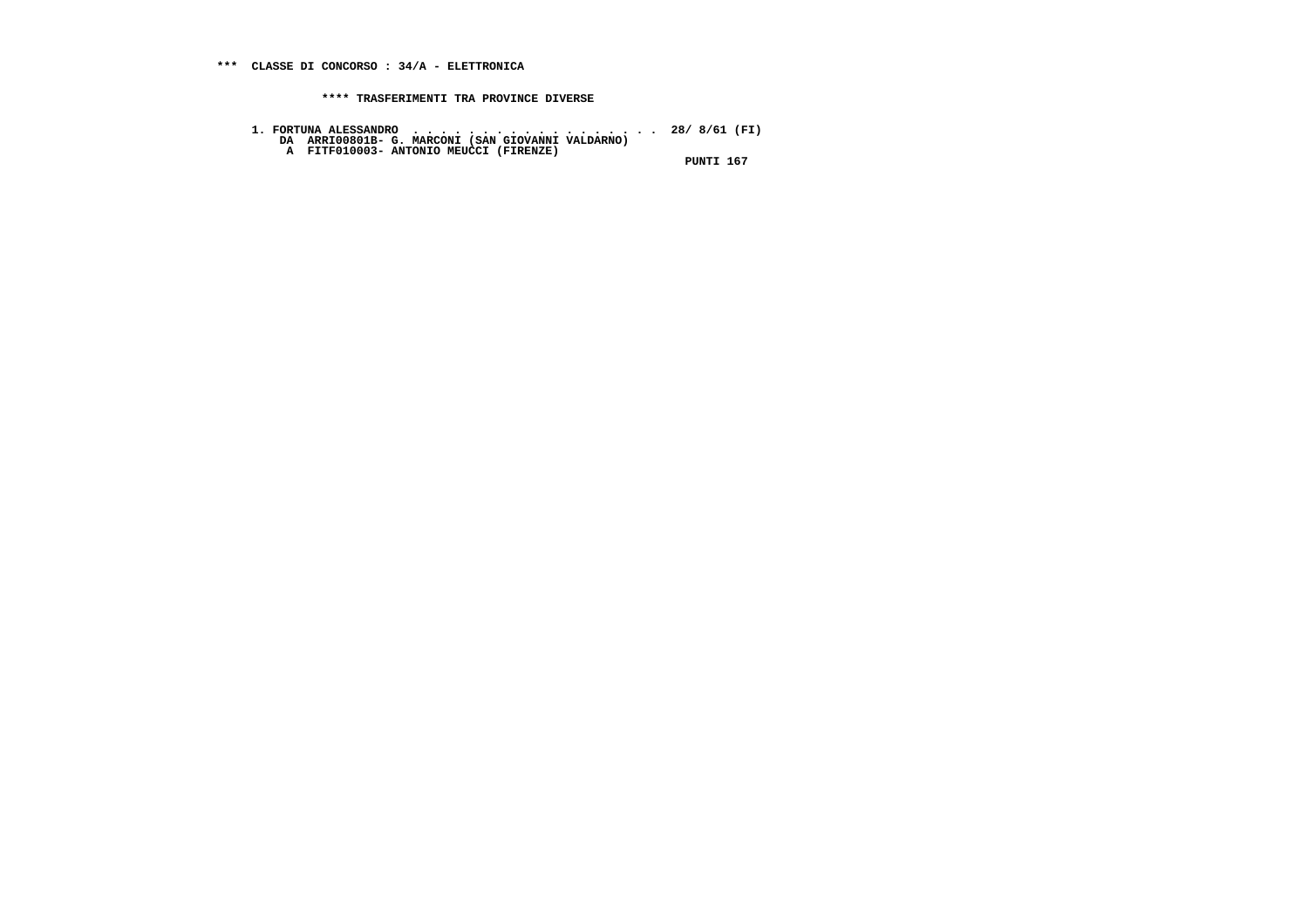**\*\*\* CLASSE DI CONCORSO : 40/A - IGIENE,ANAT.,FISIOL.,PAT.GEN. APPAR. MAST.**

 **\*\*\*\* TRASFERIMENTI TRA PROVINCE DIVERSE**

 **1. FRESCA ROSA . . . . . . . . . . . . . . . . . . . . . . 8/10/74 (SA) DA ARTF02000T- 'GALILEO GALILEI' (AREZZO) A NARI11401G- I.S. "LEONE-NOBILE" (NOLA) SEZ. ASSOCIATA DI NOLA PUNTI 48**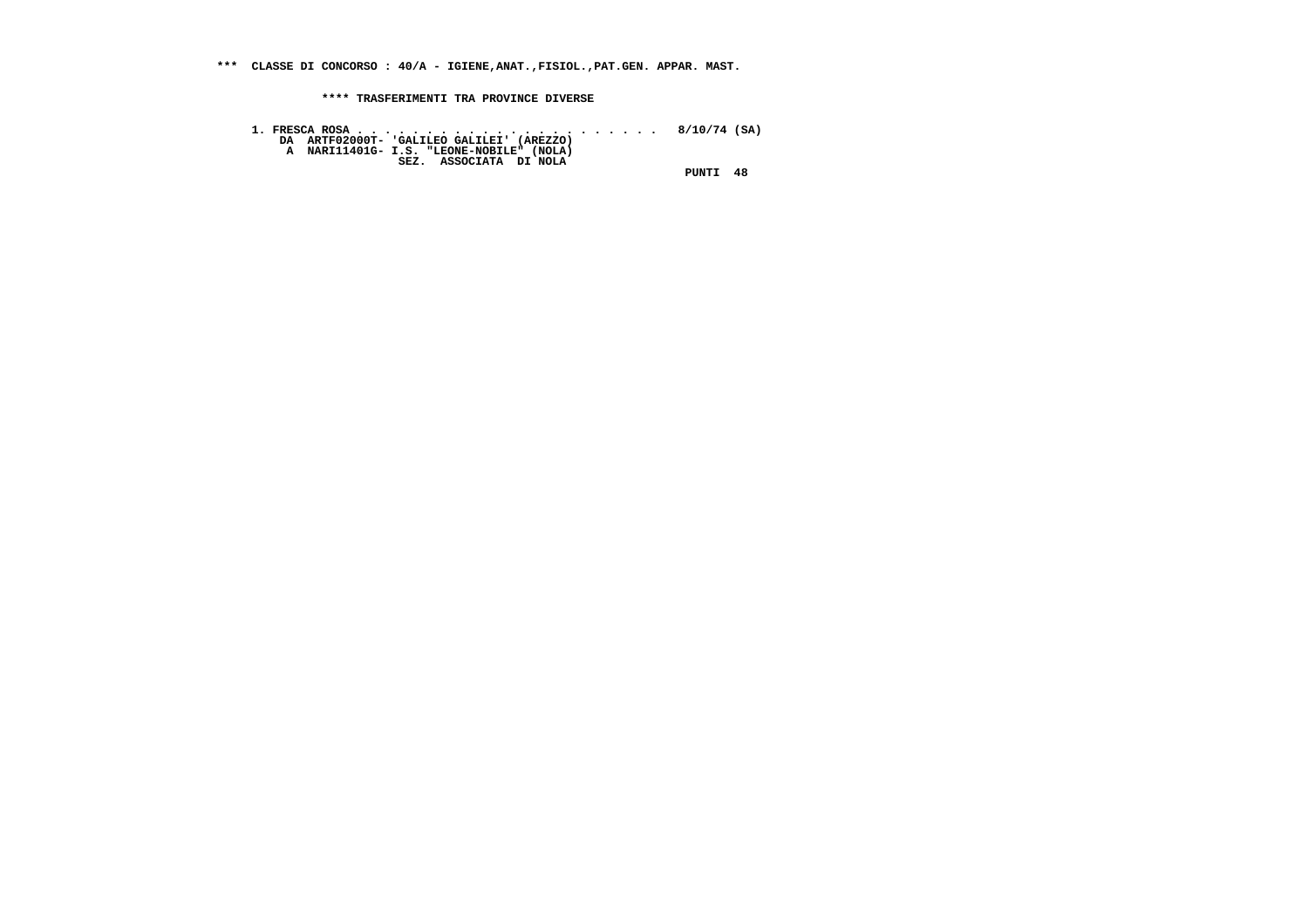- 
- 1. BERNARDINI MARTA<br>DA ARSDO6000L- LICEO ARTISTICO P.F. ANNESSO AL CONVITTO (AREZZO)<br>A PGPC05000A- LICEO "PLINIO IL GIOVANE" (CITTA' DI CASTELLO)<br>PUNTI 76
	-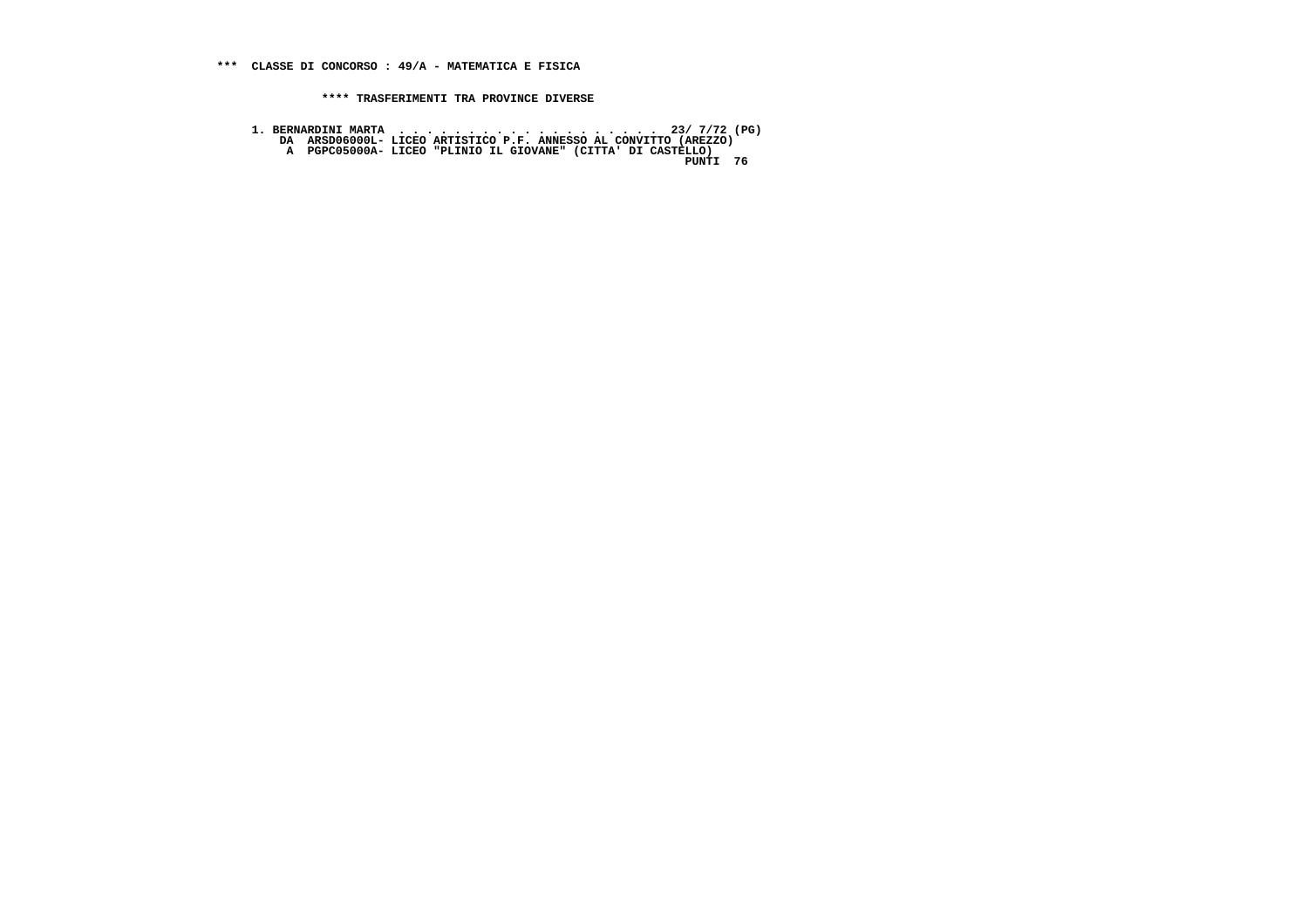**1. GARDENTI DANIELE . . . . . . . . . . . . . . . . . . . 15/ 1/60 (FI) DA ARSD06000L- LICEO ARTISTICO P.F. ANNESSO AL CONVITTO (AREZZO) A FITD01101N- TECNICO COSTRUZIONI E AGRARIO G. VASARI (FIGLINE E INCISA SEZ. ASSOCIATA DI FIGLINE E INCISA VALDARNO CON FIRH01101G- I.S.I.S. GIORGIO VASARI (FIGLINE E INCISA VALDAR) PUNTI 45** $PINTT = 45$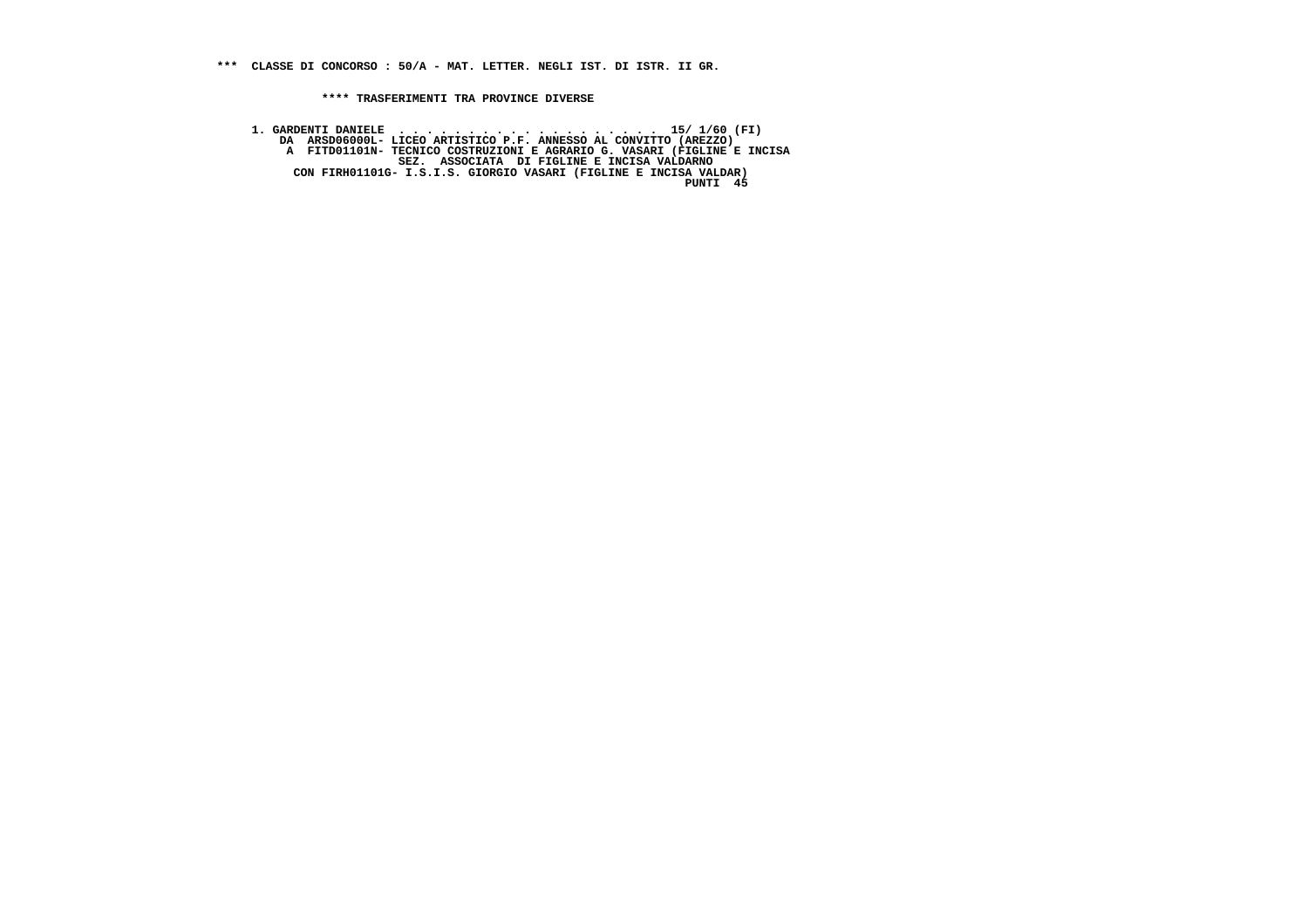**\*\*\* CLASSE DI CONCORSO : 51/A - MAT. LETTER. E LAT.NEI LICEI E IST. MAGIS.**

 **\*\*\*\* TRASFERIMENTI TRA PROVINCE DIVERSE**

| DA ARPS002017- PIERO DELLA FRANCESCA (SANSEPOLCRO)<br>A PGPS01401B- "LEONARDO DA VINCI" (UMBERTIDE)<br>SEZ. ASSOCIATA DI UMBERTIDE | 9/10/67 (EE) |    |
|------------------------------------------------------------------------------------------------------------------------------------|--------------|----|
|                                                                                                                                    | PUNTI 108    |    |
| DA ARPS002017- PIERO DELLA FRANCESCA (SANSEPOLCRO)<br>A PGPC02401V- "G. MAZZATINTI" (GUBBIO)<br>SEZ. ASSOCIATA DI GUBBIO           |              |    |
|                                                                                                                                    | PINTT        | 86 |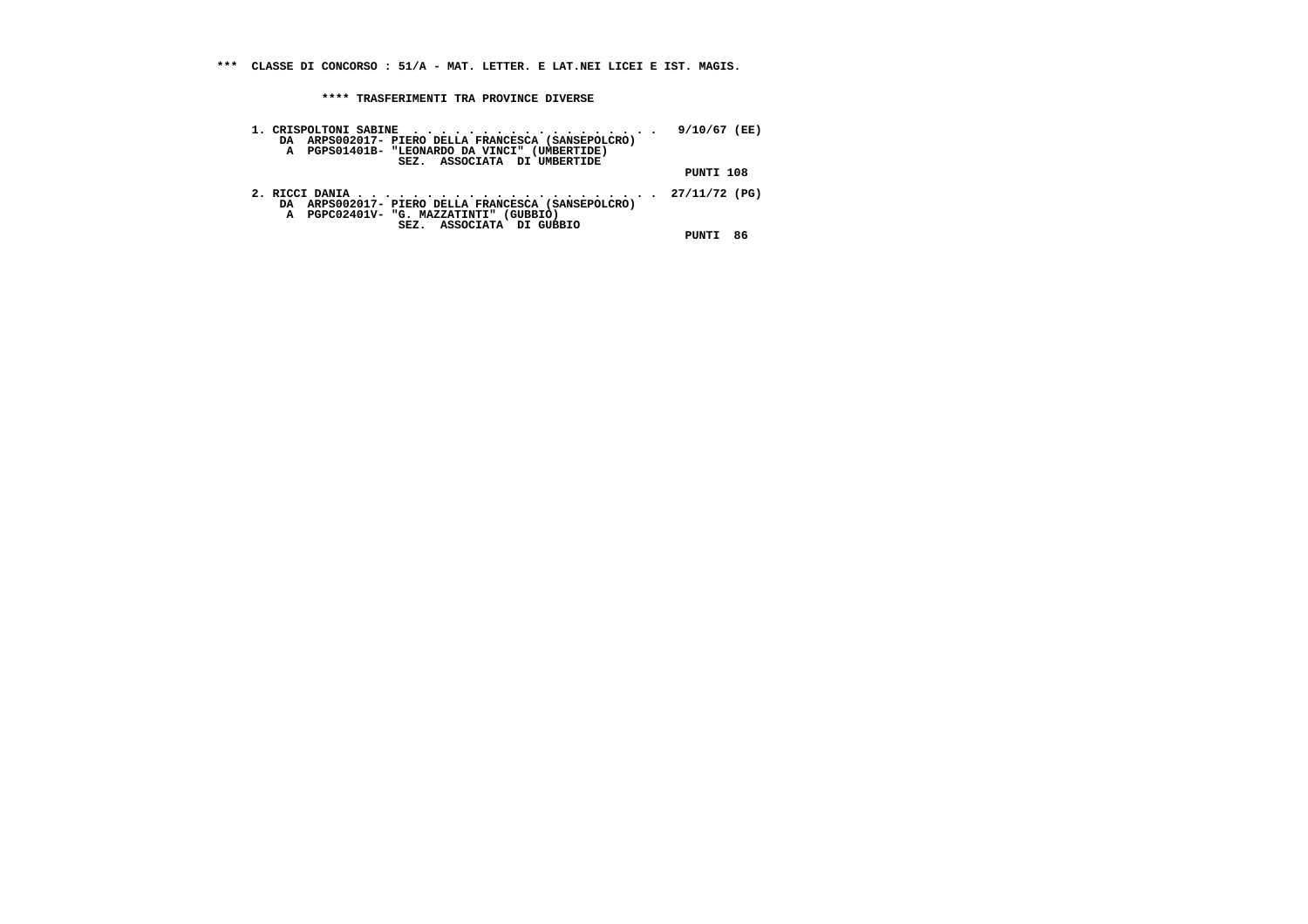**\*\*\* CLASSE DI CONCORSO : 60/A - SC. NAT.,CHIM.,GEOG.,FITOP.,ENT.AGR.,MICR.**

 **\*\*\*\* TRASFERIMENTI TRA PROVINCE DIVERSE**

- **1. DONIA FRANCESCA . . . . . . . . . . . . . . . . . . . . 19/ 8/74 (LT) DA ARSS000VT8- PROVINCIA DI AR A SITF05000T- AVOGADRO (ABBADIA SAN SALVATORE)**
	-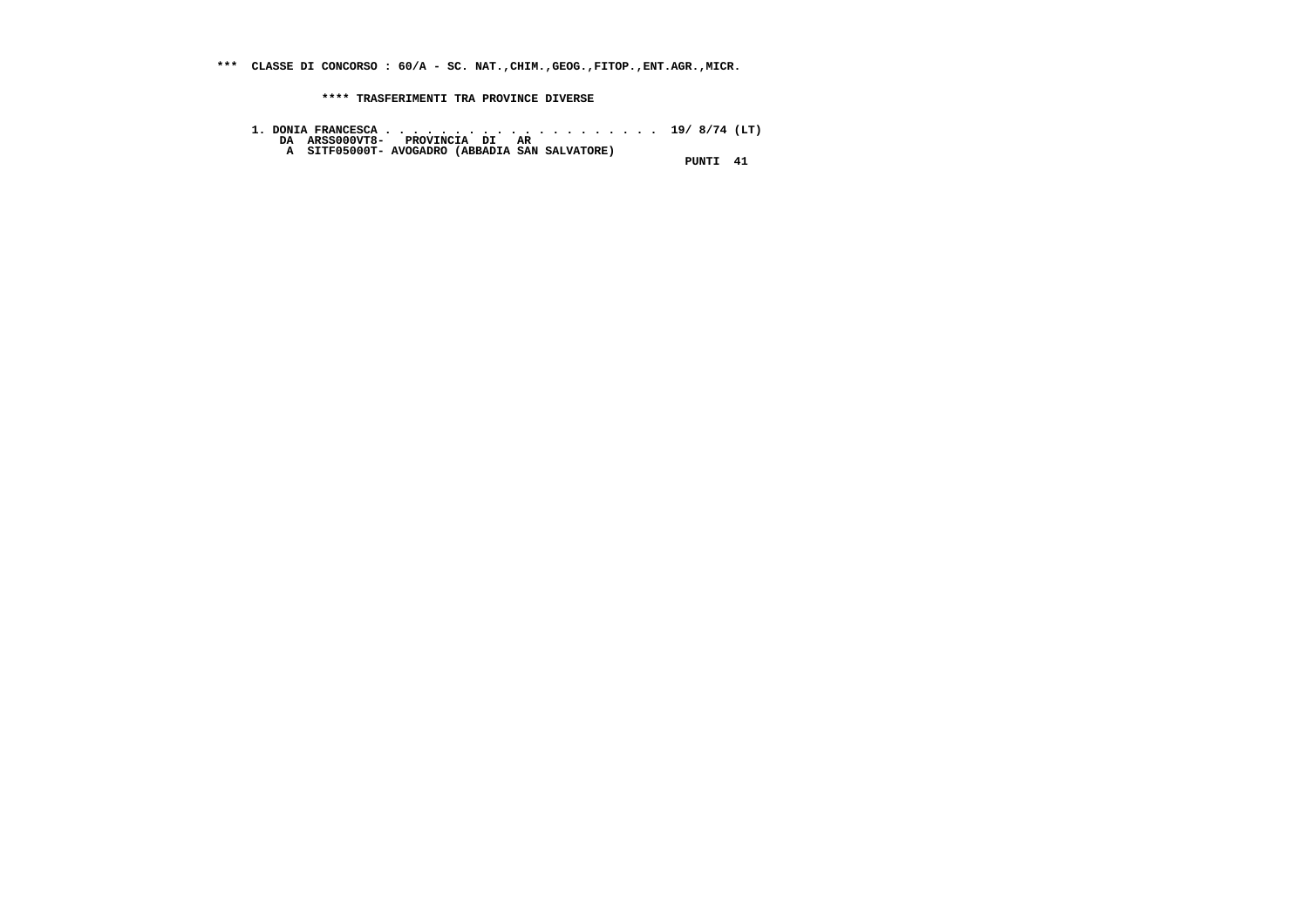1. MARTINO MARCELLINO<br>DA ARSSOODTI- DOTAZIONE ORGANICA DI SOSTEGNO<br>A CESSOOODVI- DOTAZIONE ORGANICA DI SOSTEGNO<br>PRECEDENZA: PREVISTA DAL C.C.N.I.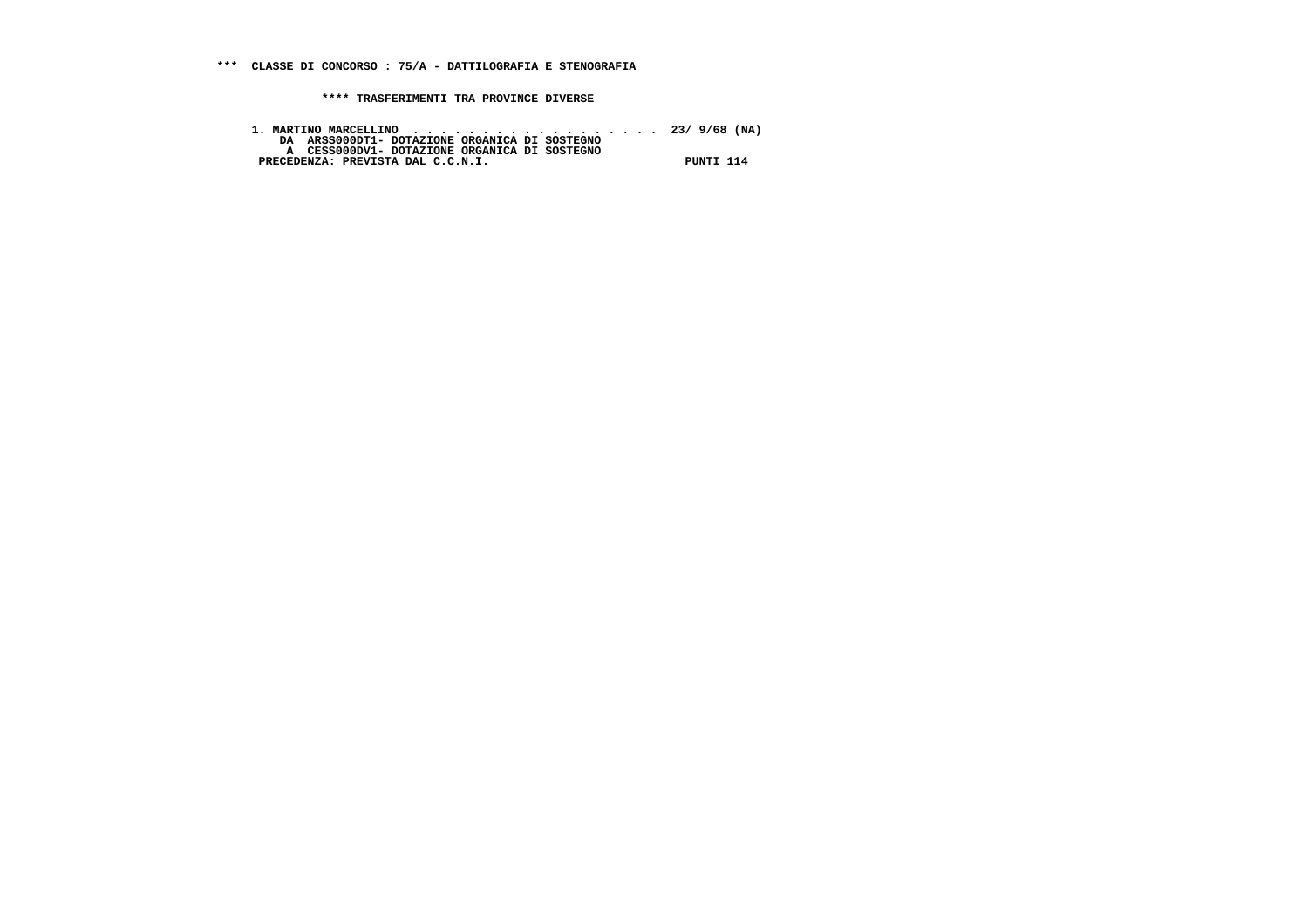**\*\*\* CLASSE DI CONCORSO : 46/A - LINGUE E CIVILTA' STRANIERE (SPAGNOLO)**

 **\*\*\*\* TRASFERIMENTI TRA PROVINCE DIVERSE**

 **1. CERVIGNI SILVIA . . . . . . . . . . . . . . . . . . . . 11/ 7/76 (LE) DA ARPM03000B- ISIS VITTORIA COLONNA (AREZZO) A PGPS00401R- "ITALO CALVINO" (CITTA' DELLA PIEVE) SEZ. ASSOCIATA DI CITTA' DELLA PIEVE PUNTI 51**